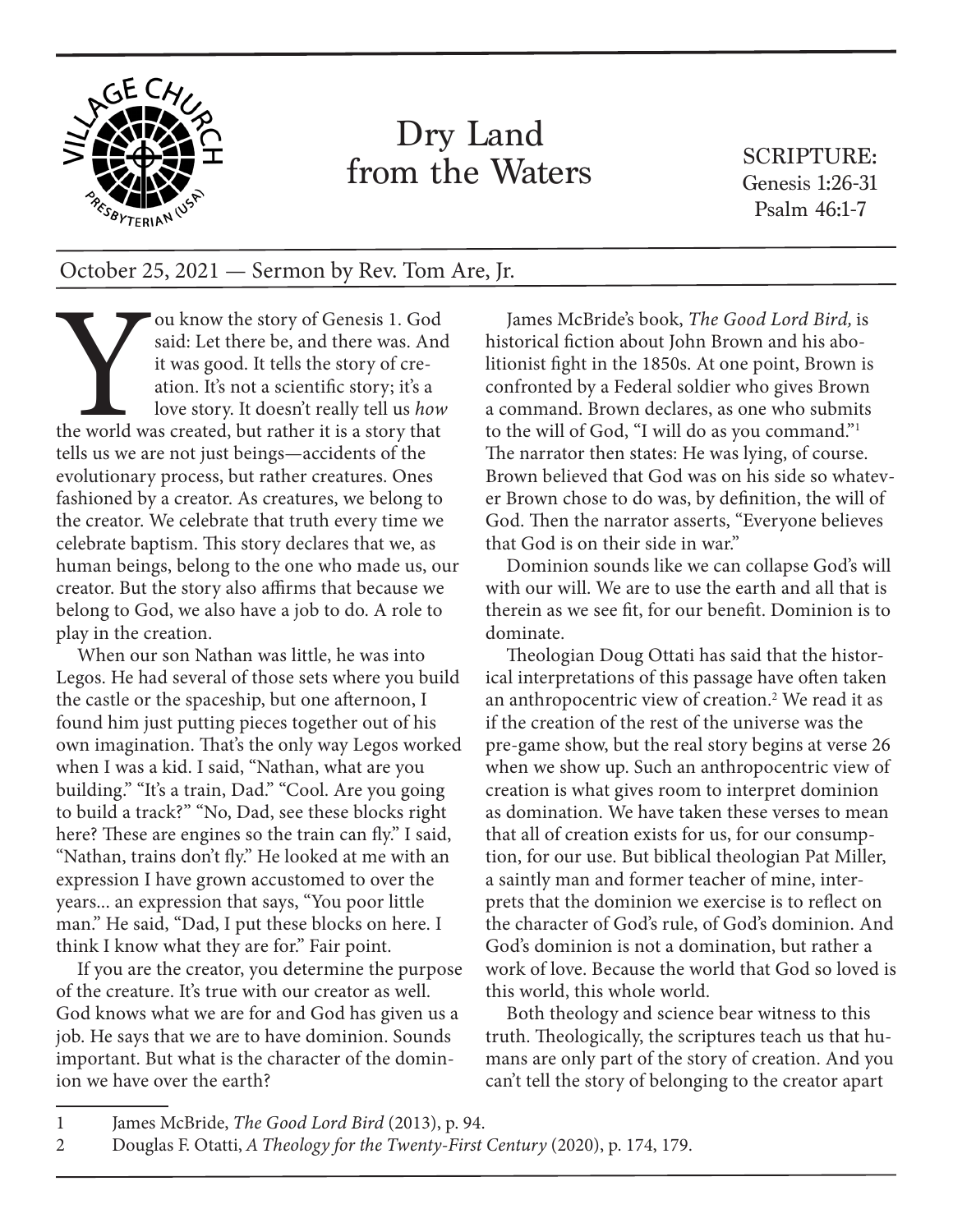from saying that everything else also belongs to the creator. We are part of a whole.

The way science speaks to this truth is to acknowledge that humans live as part of an ecosystem. Our lives are tied to the lives of other creatures we seldom even think about. And like a virus can make the whole body sick, the loss of parts of our ecosystem can skew the balance that is necessary for humans to thrive. The ecosystem in which we live is strong, but not invincible.

Psalm 46 speaks to the fragile places of the ecosystem. It is ultimately a psalm of comfort. God is our refuge and strength. But the psalm claims that that comfort comes in the midst of chaos. Psalm 46 is a picture of Genesis 1 in reverse. The creation story claims before creation, the world was a formless void, chaos... chaos described as waters. Water is often, not always, but often a metaphor for chaos in biblical stories. It is in Genesis 1, as well as Psalm 46. In creation, God draws the dry land up out of the waters, bringing order from chaos—an order that makes life possible. But in Psalm 46, the reverse of creation is envisioned. The mountains shake in the heart of the sea... rather than the dry land emerging from the waters, the waters overrun the dry land. Chaos returns and the ecosystem of creation is out of whack.

We live in a version of Psalm 46 these days. The National Oceanic and Atmospheric Administration tracks what they call "billion-dollar weather events." Hurricanes, fires, floods, and droughts that have an economic impact of more than a billion dollars. The average number of such weather events over the past 40 years is seven per year. But so far, in 2021, there have been 18 and in 2020, there were 22. The trend is showing greater frequency and greater destruction as a result of the chaotic reality of climate change. Things are out of whack.

There was a scene in the movie "Apollo 13" that is illustrative of our circumstance. The crew is in space and the  $CO<sup>2</sup>$  in the space capsule is building and they need to create a fix. They can only use the materials on board the space capsule. Take a look.<sup>3</sup>

It's a bit of a parallel to our present circumstance. We need to discover ways to address the reality of

carbon and other greenhouse gases in the atmosphere using only what we have.

The earth is a great place to live; it should stay that way. In "Apollo 13," I was inspired as that team pulled together to create a way out of no way. The present situation is threatening because, to borrow the language of the psalmist, the chaos is returning and the mountains are shaking in the heart of the sea. These are not realities about which we can be casual, but there are inspiring folks as well. There are folks who are doing the good that is theirs to do to address the chaos. Let me tell you a bit.

We have a beautiful set of buildings at the Meneilly Center. They exist for mission. To address hunger and care for children and more. But the mission is not limited to what happens there; the very construction of those buildings was considered in terms of mission. What I mean is that they were built with climate matters in mind. LEED environmental guides shaped the construction. Ground source heat pumps. Natural light. There is a monarch and pollinator garden there to support the preservation of pollinators, which is pretty important for anyone who likes to eat.

And then we arrayed the Child and Family Development Center with solar panels, using the energy of the sun to offset our carbon footprint. I'm grateful for that. We have other buildings that need that same kind of attention now.

I have learned recently that more than 40% of the electricity used in the state of Kansas is derived from wind power. These and other renewable energy sources are diminishing the carbon that is being put into the air. That's a good thing.

This circumstance touches every aspect of our lives. From the clothes we wear, to the way we shop, to the food we eat and the way it is produced. I know many of you consider the climate as you engage in your own personal diet; I do that as well. The shift to feed lot/industrial food production was launched with the best of intentions—to feed lots of people—but it has resulted in the unintended consequences of escalating the carbon expelled into the atmosphere. But there are farmers who are working to reverse that trend and there are folks,

2

3 This clip can be found on YouTube; search on "Apollo 13."